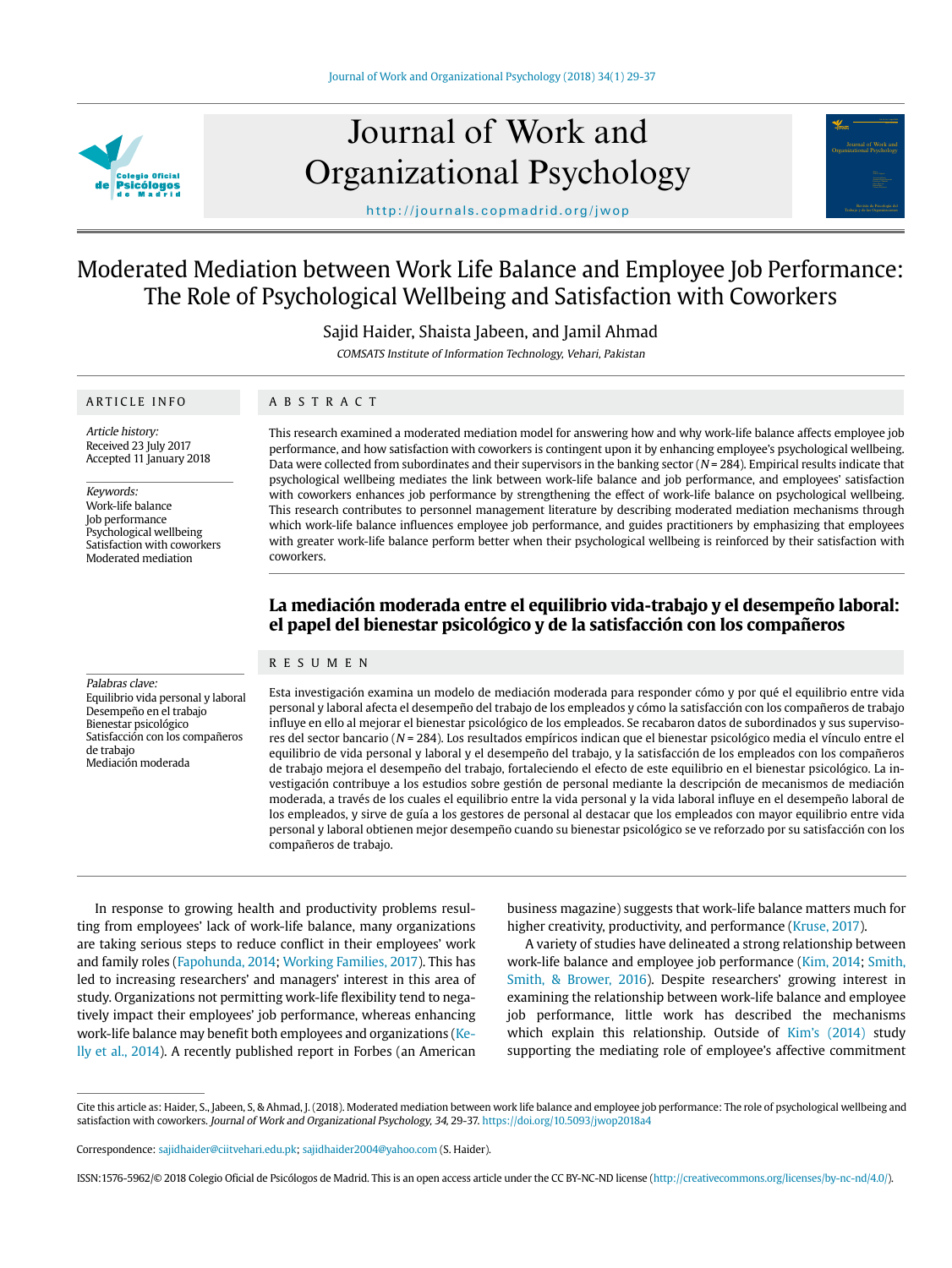in the relationship between work-life balance and employee job performance, little research has paid attention to examining how and why work-life balance predicts job performance. So, an analysis of intervening mechanisms in determining this relationship requires researchers' attention.

The first objective of this research was to examine an explanation of the relationship between employees' perceptions of work-life balance and job performance by testing what may happen within the psychological processes of a worker to stimulate job performance. Precisely, we investigated the mediating role of psychological wellbeing in relating work-life balance and job performance.

Employee wellbeing is greatly embedded in a system of social exchange among supervisors, subordinates, and coworkers (Kim, Lee, & Wong, 2016; Obschonka & Silbereisen, 2015), and for that reason is facilitated and constrained by support from supervisors and coworkers. It implies that employees' satisfaction with supervisors and colleagues allows them to obtain feelings of empathy, respect, and trust (Haider, Fernandez-Ortiz, & de Pablos, 2017) which lead towards greater psychological wellbeing (Kim et al., 2016). This viewpoint suggests that employee satisfaction with supervisors and coworkers is simply as important as other human resource practices to enhance employee wellbeing.

However, employee satisfaction with supervisor and its effect on individual and organizational outcomes has been widely studied in past research (Sturman & Park, 2016; Tepper & Tylor, 2003). The variable of satisfaction with coworkers has received relatively less attention (Oshagbemi, 2000). So, we focus on satisfaction with coworkers and argue that work-life balance is likely to have a greater influence on employee's psychological wellbeing if it interacts with his or her satisfaction with coworkers. The effect of satisfaction with coworkers, its interplay with employee's work-life balance, and the mediating mechanisms through which this interplay improves employee job performance has received little attention in past research. We understand that the reason for this lack of attention is that the effect of work-life balance on employee's psychological wellbeing has been examined in isolation from employee's satisfaction with coworkers. Consequently, the interconnectedness of work-life balance and satisfaction with co-workers remains poorly understood. We believe that both the researchers and managers need to know these issues to understand the phenomena affecting the metaphorical relationship between work-life balance and psychological wellbeing, and consequently, job performance.

The second objective of this research was to examine how employee's satisfaction with coworkers reinforces the wellbeing obtained from work-life balance. Specifically, we examined the moderating effect of satisfaction with coworkers on the relationship between work-life balance and psychological wellbeing. This allowed us to test the mediating role of psychological wellbeing in the relationship between the interaction of work-life balance and satisfaction with coworkers, and employee job performance. In other words, we examined a moderated mediation relationship; satisfaction with coworkers enhances employee job performance by increasing the effect of work-life balance on psychological wellbeing.

#### **Theory and Hypothesis**

For the purpose of this research, we are focused on developing two hypotheses. The first hypothesis is related to the mediating effect of psychological wellbeing on the relationship between work-life balance and employee job performance. The second hypothesis looks at the moderated mediation, i.e., a discussion on how employee's satisfaction with coworkers enhances employee job performance by strengthening the effect of work-life balance on psychological wellbeing. Figure 1 shows our research model.



Figure 1. Research Model.

# **The Mediation Hypothesis**

A typical rule of mediation analysis (Baron & Kenny, 1986) suggests that implicit in this hypothesis are three additional sub-hypotheses: a) the relationship between work-life balance and job employee job performance, b) the relationship between work-life balance and psychological wellbeing, and c) the relationship between psychological wellbeing and job performance. Existing research has already developed these three relationships (Kim, 2014; Peng, Ilies, & Dimotakis, 2011). Therefore, we remained focused on developing an argument for the mediating role of psychological wellbeing in the relationship between work-life balance and employee job performance.

Employees' work-life balance allows organizations to enhance performance of their employees mainly because a supportive and flexible work environment positively affects their psychological wellbeing (Greenhaus & Powell, 2006). The happy/productive worker hypothesis (Lucas & Diener, 2003) suggests that psychologically-well people perform better (Wright & Cropanzano, 2004). Organizations' ability in minimizing work-life conflicts enables them to create a positive psychological capital in their employees which enhances their creative performance (Hao, Wu, Liu, Li, & Wu, 2015). So, any link between employees' work-life balance and job performance passes greatly through psychological processes related to employee wellbeing.

The affective events theory (AET) (Weiss & Cropanzano, 1996) can also be used as a tool for explaining the mediating effect of psychological wellbeing. According to the AET, human emotions have many personal and work related consequences. Positive emotions emerge from many internal and external forces, and one of them is work-life balance (Pradhan, Jena, & Kumari, 2016). Psychological wellbeing is a direct response of a person's positive emotions (Fredrickson, 2001). So, it can be stated that positive emotions emerging from a person's work-life balance enhance his or her wellbeing which, in turn, improves that person's job performance.

Thus, a greater work-life balance is likely to enhance positive psychological capital and emotions which increase an employee's job performance by strengthening her/his psychological wellbeing. We expect that a direct effect of work-life balance on job performance is less likely to happen because interventions for obtaining work related outcomes generally operate through their impact on employee's psychological states (Hackman & Oldham, 1976). The benefits from work-life balance emerge mainly because of the enhanced employee psychological wellbeing that it produces. Employee performance benefits of work-life balance transpire basically because the absence of conflict in work and family roles enhances employee's psychological wellbeing. The above discussion leads us to following hypothesis.

**Hypothesis 1.** Psychological wellbeing mediates the relationship between work-life balance and employee job performance.

### **The Moderated Mediation Hypothesis**

Employees' satisfaction with coworkers provides a basis for problem solving, conflict resolution, and creativity enhancement at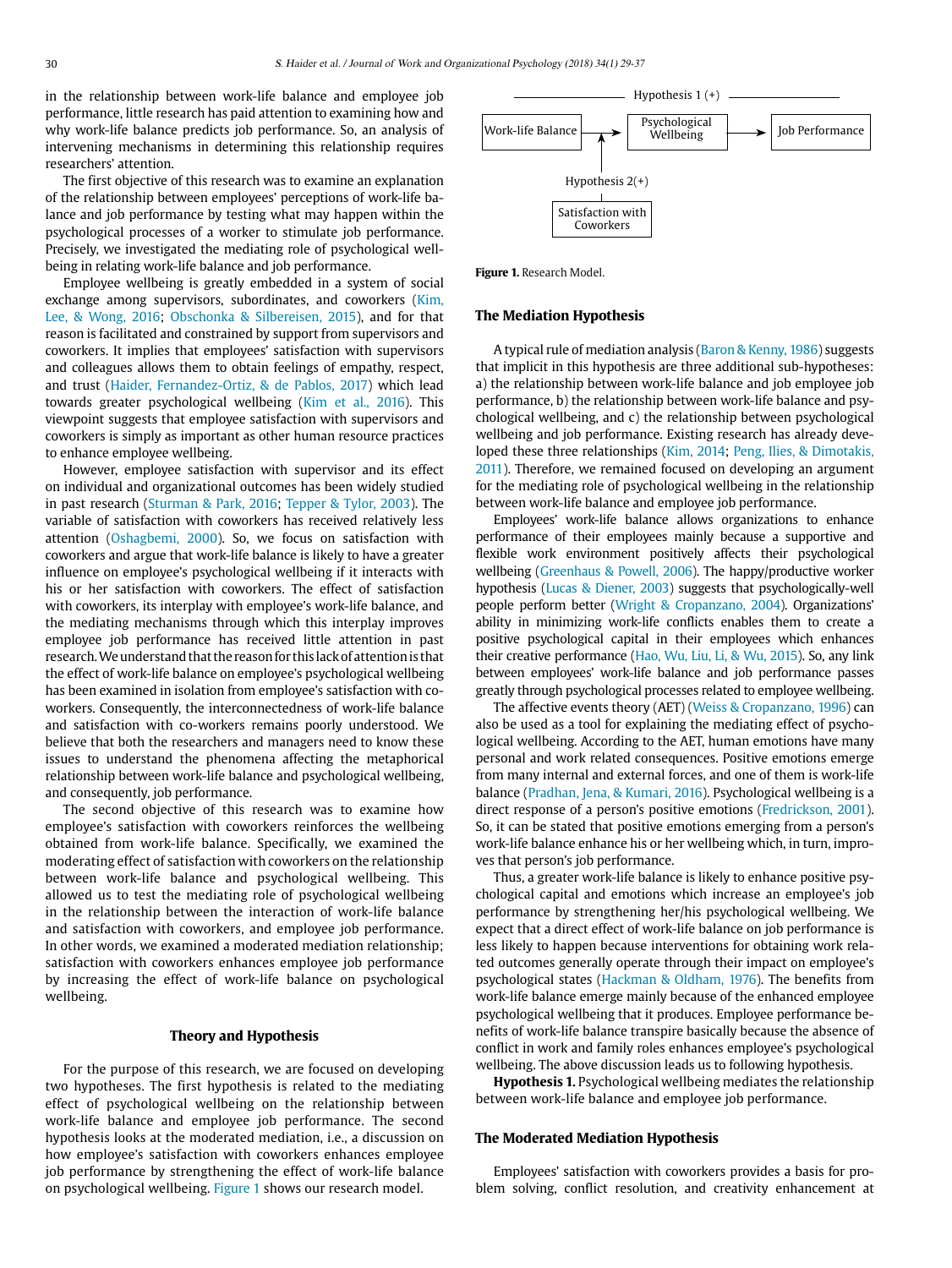workplace, and predicts an employee's commitment with team and organization (Bishop & Scott, 2000; Hackman, 1986; Mathieu & Zajac, 1990). Existing literature does not provide a formal definition of satisfaction with coworkers. Following the concept of employee job satisfaction from Robbins and Judge (2013, pp. 74), we can describe satisfaction with a coworker as a positive feeling about a coworker, resulting from an evaluation of her or his characteristics. Higher satisfaction with coworkers may lead to positive feelings about that worker, and vice versa. Prior research suggests that greater satisfaction with coworkers promotes positive attitudes and behaviors in employees (Avery, McKay, & Wilson, 2007), which result in positive thinking, optimism, and psychological wellbeing (Conversano et al., 2010). Since psychological wellbeing is highly embedded in positive attitudes and behaviors derived from satisfaction from coworkers, we expect that employee satisfaction with coworkers can enhance psychological wellbeing.

Ryff's (1989) theory of psychological wellbeing suggests that positive relations with others are important for obtaining psychological wellbeing. Coworkers satisfied with each other are likely to develop positive interactions. Consequently, their likelihood to achieve psychological wellbeing increases. Previous research informs that satisfying relations at workplace predict quality of life and wellbeing (Biggio & Cortese, 2013). In line with Ryff (1989) and Ryff and Singer (2000) and self-determination theory (Ryan & Deci, 2000), intimacy theory (Reis, Sheldon, Gable, Roscoe, & Ryan, 2000) also suggests that meaningful and satisfying relationships with others predict human flourishing and psychological wellbeing (Ryan & Deci, 2001).

We argue that the benefits of work-life balance in enhancing employees' psychological wellbeing are enlarged when it interacts with employees' satisfaction with coworkers. In other words, differences in satisfaction with coworkers matter for determining the effect of work-life balance on psychological wellbeing. The logic behind this moderating effect can be found in fit theories of interactional psychology (Lewin, 1951; Terborg, 1981), such as person-environment fit theory (Edwards, Caplan, & Harrison, 1998).

Work-life balance reflects person-environment (PE) fit with respect to work and family domains (Edwards & Billsberry, 2010). Person environment-fit with respect to coworkers is what Kristof-Brown, Zimmerman, and Johnson (2005) call person-group fit. Misfit in one domain may affect the fit in other domain (Bhagat, McQuaid, Lindholm, & Segovis, 1985), and this is where it can be stated that an employee's fit with both domains of PE fit will enhance its effect on the target variable, and any misfit will reduce the effect of other. A situation of fit (i.e., work-life balance) creates wellbeing, while a situation of misfit (i.e., dissatisfaction with coworkers) predicts stress (Edwards & Rothbard, 1999). So, employees with greater work-life balance are less likely to achieve a greater level of psychological wellbeing if they are not satisfied with their work group.

This is because fit or misfit does not occur in person to person or person to situation phenomena. It may occur in situation to situation phenomena also. So, when the interaction of two or more situations occurs, a new situation may result in mismatch or a better match with respect to previous situation. The person environment fit theory, however, is less explicative for the phenomena occurring from the interaction of two or more situations, and how a new situation disturbs or improves person environment fit.

Evolutionary mismatch theory (Riggs, 1993) in biology better explains such phenomena. This theory describes that changes in the environment of an organism may create a mismatch between the environment and that organism, and a previously advantageous situation may turn into disadvantageous. Applying the same sense here, it can be proclaimed that the state of psychological wellbeing may be negatively affected if a situation of dissatisfaction with coworkers evolves, or vice versa.

The matching theory (Gale & Shapley, 1962; Roth, 1982, 1984) in economics/mathematics emphasizes establishing those interactions which are mutually advantageous. In the presence of work-life balance, an employee's satisfaction with coworkers creates a mutually beneficial situation which leads to greater psychological wellbeing. We argue that a favorable work-life balance when it interacts with greater satisfaction with coworkers may improve the favorable relationship between work-life balance and psychological wellbeing, while a dissatisfaction may worsen it. In other words, work-life balance, when mismatched with other organizational phenomena, may create unfavorable situation regarding employee's psychological wellbeing and job performance. This discussion also suggests that organizations need to create favorable conditions for positive interpersonal relationships among their coworkers, so that the benefits of work-life practices could be enhanced by creating positive interactions between them.

The above discussion suggests that performance enhancing benefits of work-life balance can be magnified by a greater employee satisfaction with coworkers. Although work-life balance provides a basis for improving employee job performance, such benefit cannot be effectively realized unless other organizational factors positively interact with it. Since jobs are designed by integrating different interdependent activities performed by many stakeholders, employee wellbeing and performance is less likely to improve in the absence of his or her satisfaction with coworkers. Therefore, higher employee satisfaction with coworkers enlarges the benefits of work-life balance by strengthening employee's psychological wellbeing. This discussion leads us to the following moderated mediation hypothesis.

**Hypothesis 2.** Employee satisfaction with coworkers enhances employee job performance by reinforcing the effect of work-life balance on psychological wellbeing.

#### **Method**

# **Sample and Procedures**

The survey was administered among employees of commercial banks in Vehari district (Pakistan). These organizations are suitable for the survey of this study because an organized team-based work environment, with supervisor-subordinate relationships, exists in these organizations. Two data sources were used: the evaluation of employees' job performance was performed by their supervisors and employees' self-ratings were used to measure their work-life balance, psychological wellbeing, and satisfaction with coworkers. In order to minimize common method bias (Podsakoff, MacKenzie, & Podsakoff, 2012), we followed Bormann and Rowold (2016) and carried out a survey in two waves of time.

The first wave of the survey obtained employees' self-ratings about their work-life balance, and supervisor ratings for these employees' job performance. Individualized employee codes were used to match supervisor and employee ratings. Printed survey questionnaires were provided to 400 randomly selected employees and their respective supervisors. Supervisors returned responses for 346 subordinates. So, only those employee responses were considered for whom the supervisor ratings were received. It took about one month to complete the first wave of the survey. After looking for missing values and matching supervisor-subordinate responses, 311 responses were usable (78%).

The second survey was conducted after about fifteen days of the completion of first survey. This time, we intended to approach only those 311 employees for whom we received supervisor-matched usable responses. However, we remained unable to approach all of them because two employees had left their jobs and four were on long-term leave. So, the second wave questionnaires were distributed among 305 employees. In this wave of survey, the employees rated questionnaires related to their psychological wellbeing and satisfaction with coworkers.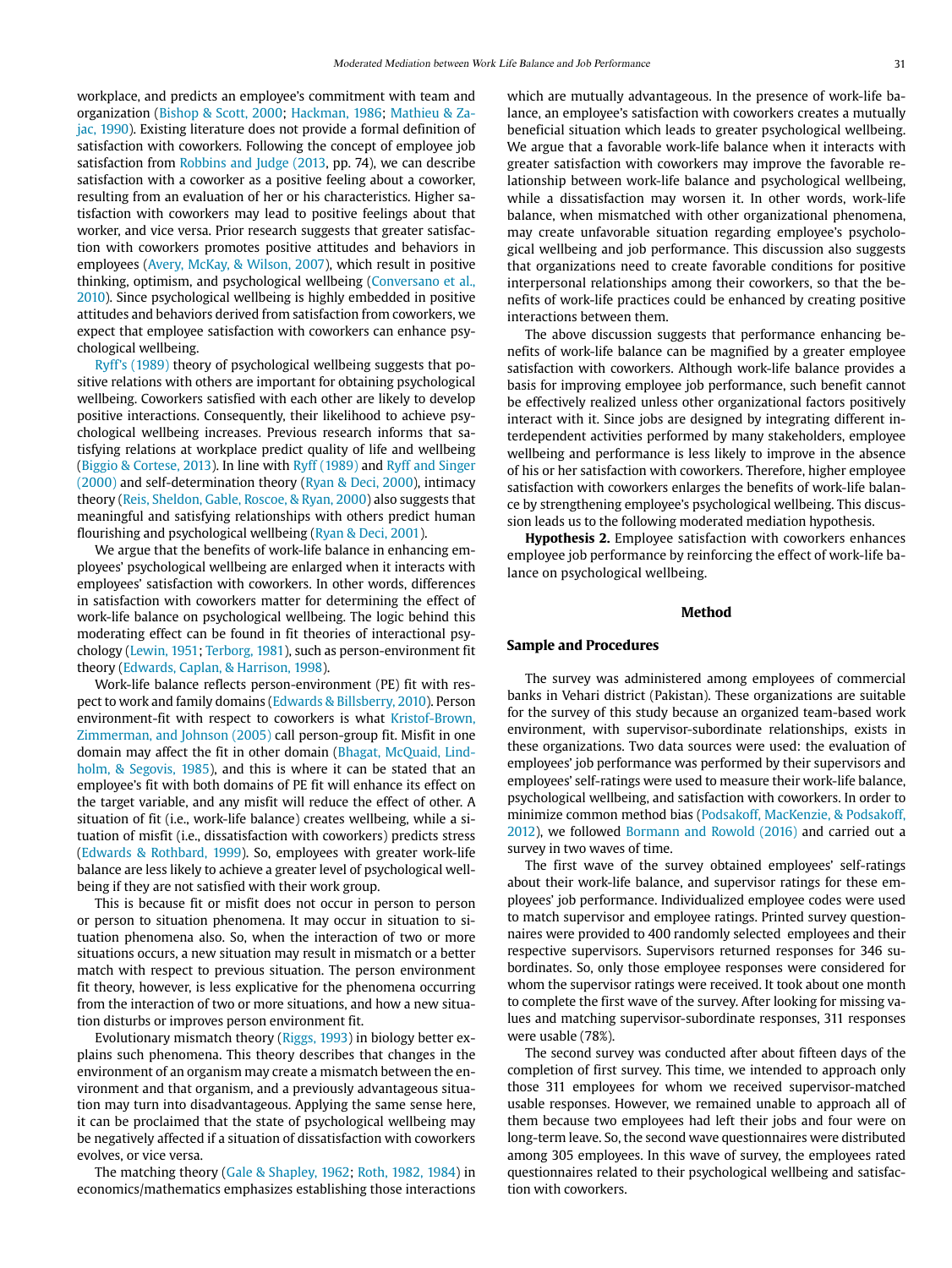The responses of both surveys were matched by using individualized employee codes assigned during the first wave of the survey. The second survey received 296 responses. After matching the first and second wave responses, and looking for missing values, only 284 responses were usable (71%). Of the 284 subordinates, 224 were male (79%) and 60 (21%) were female. The mean age of subordinates was 27 years and the mean experience was 6.5 years. These 284 responses represent 20 supervisors (17 males). On average, 14 individual employees on the job performance scale and 13 coworkers (as a whole) on the satisfaction with coworkers scale were rated by each supervisor and employee, respectively.

# **Measures**

Data were collected by using established questionnaires in existing literature (see Table 2). Job performance was measured by adapting the 2-item questionnaire used by Wright, Cropanzano, and Bonnett (2007). A five-point Likert scale was used which ranged from never (1) to always (5) for the first item, and from  $poor(1)$  to excellent (5) for the second item. Psychological wellbeing was measured by adapting a 7-item questionnaire used by Hess, Kelloway, Francis, Catano, and Fleming (2005). Wu, Rusyidi, Claiborne, and McCarthy's (2013) 8-item questionnaire was adapted to measure work-life balance. For both of these measures, a five-point Likert scale, ranging from strongly disagree (1) to strongly agree (5), was used. The measure of satisfaction with coworkers was adapted from Bishop and Scott (2000). For this instrument, a five-point Likert scale, ranging from extremely dissatisfied (1) to extremely satisfied (5), was used.

# **Analytical Approach**

Data were analyzed by using structural equation modeling with partial least squares (PLS-SEM) in the latest release of SmartPls 3 (3.2.6). PLS path modeling is an iterative algorithm which, at first step, evaluates measurement model including internal consistency (composite reliability), convergent validity (indicator reliability and average variance extracted), and discriminant validity. The second step involves the evaluation of the structural model and requires testing collinearity among constructs, and assessing the significance and relevance of hypothesized relationships.

# **Results**

# **Evaluation of Measurement Model**

Table 1 shows inter-item correlations, while Table 2 exhibits the factor loadings of individual items, Cronbach's alpha, composite reliability (CR), and average variance extracted (AVE) for the latent variables. Values in Table 2 indicate that our data are valid and reliable at item and construct level except for the factor loading of the last item of the work-life balance construct (.39). Hair, Hult, Ringle, and Sarstedt (2016) recommend that items with loadings below .40 should not be considered for analysis. So, this item was deleted.

In Table 2, we reported both Cronbach's alpha and composite reliability (CR) to show the internal consistency of constructs. Although Cronbach's alpha is less preferred than composite reliability when applying structural equation modeling for data analysis, "it may be used as a conservative measure of internal consistency reliability" (Hair et al., 2016, pp. 101). Alpha and CR values above .70 indicate internal consistency reliability of a construct. However, in the case of CR, the value above .95 is not desirable (Hair et al., 2016). In our case, CR values are satisfactory. However, in the case of the job performance measure, the alpha value is slightly lower than the desired one (.69).

One can note from Table 2 that there is a significant difference between alpha and CR values of 'job performance' and 'satisfaction with coworkers' constructs. This difference, however, is not abnormal. Coefficient alpha can be lower than the CR value because it underestimates internal consistency for being a lower bound estimate of reliability (Peterson & Kim, 2013; Raykov, 2001).

In addition to the above validity measures, discriminant validity was tested to assess that the measures of one construct do not correlate with other constructs (Ringle, Sarstedt, & Mooi, 2010). Traditionally, it is evaluated through two approaches: cross-loadings and Fornell and Larker's (1981) criterion. In the cross-loadings approach, "an indicator's outer loading on the associated construct should be greater than all of its loadings on other constructs (i.e., the cross loadings)" (Hair et al., 2016, pp. 105). Table 3 shows that all indicators' outer loadings on their associated constructs are greater than their loadings on other constructs. So, discriminant validity has been established.

# **Table 1.** Inter Item Correlation Matrix

|                  | CWS1 | CWS <sub>2</sub> | CWS3 | CWS4 | IP1 | IP2 | PWB1 | PWB <sub>2</sub> | PWB3 | PWB4 | PWB5 | PWB6 | PWB7 | WLB1 | WLB2 | WLB3 | WLB4 | WLB5 | WLB6 | WLB7 |
|------------------|------|------------------|------|------|-----|-----|------|------------------|------|------|------|------|------|------|------|------|------|------|------|------|
| CWS1             | 1.0  |                  |      |      |     |     |      |                  |      |      |      |      |      |      |      |      |      |      |      |      |
| CWS <sub>2</sub> | .52  | 1.0              |      |      |     |     |      |                  |      |      |      |      |      |      |      |      |      |      |      |      |
| CWS3             | .57  | .48              | 1.0  |      |     |     |      |                  |      |      |      |      |      |      |      |      |      |      |      |      |
| CWS4             | .52  | .35              | .79  | 1.0  |     |     |      |                  |      |      |      |      |      |      |      |      |      |      |      |      |
| JP1              | .55  | .56              | .59  | .49  | 1.0 |     |      |                  |      |      |      |      |      |      |      |      |      |      |      |      |
| JP <sub>2</sub>  | .30  | .45              | .40  | .39  | .52 | 1.0 |      |                  |      |      |      |      |      |      |      |      |      |      |      |      |
| PWB1             | .40  | .39              | .21  | .17  | .48 | .36 | 1.0  |                  |      |      |      |      |      |      |      |      |      |      |      |      |
| PWB <sub>2</sub> | .36  | .34              | .18  | .20  | .40 | .35 | .77  | 1.0              |      |      |      |      |      |      |      |      |      |      |      |      |
| PWB3             | .41  | .29              | .19  | .27  | .38 | .16 | .71  | .89              | 1.0  |      |      |      |      |      |      |      |      |      |      |      |
| PWB4             | .49  | .23              | .37  | .36  | .40 | .20 | .61  | .61              | .66  | 1.0  |      |      |      |      |      |      |      |      |      |      |
| PWB5             | .49  | .23              | .34  | .47  | .45 | .32 | .47  | .54              | .61  | .70  | 1.0  |      |      |      |      |      |      |      |      |      |
| PWB6             | .38  | .28              | .30  | .31  | .53 | .40 | .65  | .58              | .57  | .68  | .71  | 1.0  |      |      |      |      |      |      |      |      |
| PWB7             | .28  | .14              | .21  | .28  | .27 | .28 | .54  | .56              | .51  | .62  | .59  | .67  | 1.0  |      |      |      |      |      |      |      |
| WLB1             | .38  | .37              | .49  | .42  | .38 | .34 | .40  | .34              | .34  | .32  | .35  | .43  | .34  | 1.0  |      |      |      |      |      |      |
| WLB2             | .48  | .46              | .47  | .49  | .44 | .44 | .41  | .32              | .34  | .30  | .36  | .42  | .33  | .83  | 1.0  |      |      |      |      |      |
| WLB3             | .41  | .46              | .58  | .49  | .45 | .43 | .41  | .34              | .31  | .34  | .35  | .42  | .32  | .82  | .79  | 1.0  |      |      |      |      |
| WLB4             | .36  | .37              | .44  | .44  | .30 | .34 | .50  | .36              | .34  | .32  | .27  | .37  | .38  | .62  | .69  | .76  | 1.0  |      |      |      |
| WLB5             | .27  | .27              | .34  | .36  | .25 | .34 | .43  | .36              | .31  | .26  | .28  | .36  | .40  | .68  | .69  | .69  | .72  | 1.0  |      |      |
| WLB6             | .31  | .24              | .39  | .41  | .20 | .19 | .24  | .21              | .26  | .27  | .29  | .26  | .28  | .64  | .69  | .60  | .69  | .63  | 1.0  |      |
| WLB7             | .23  | .22              | .36  | .41  | .25 | .34 | .22  | .18              | .19  | .21  | .33  | .33  | .29  | .59  | .58  | .70  | .60  | .67  | .72  | 1.0  |

Note. JP = Job performance; WLB = Work-life balance; PWB = Psychological wellbeing; CWS = Satisfaction with coworkers.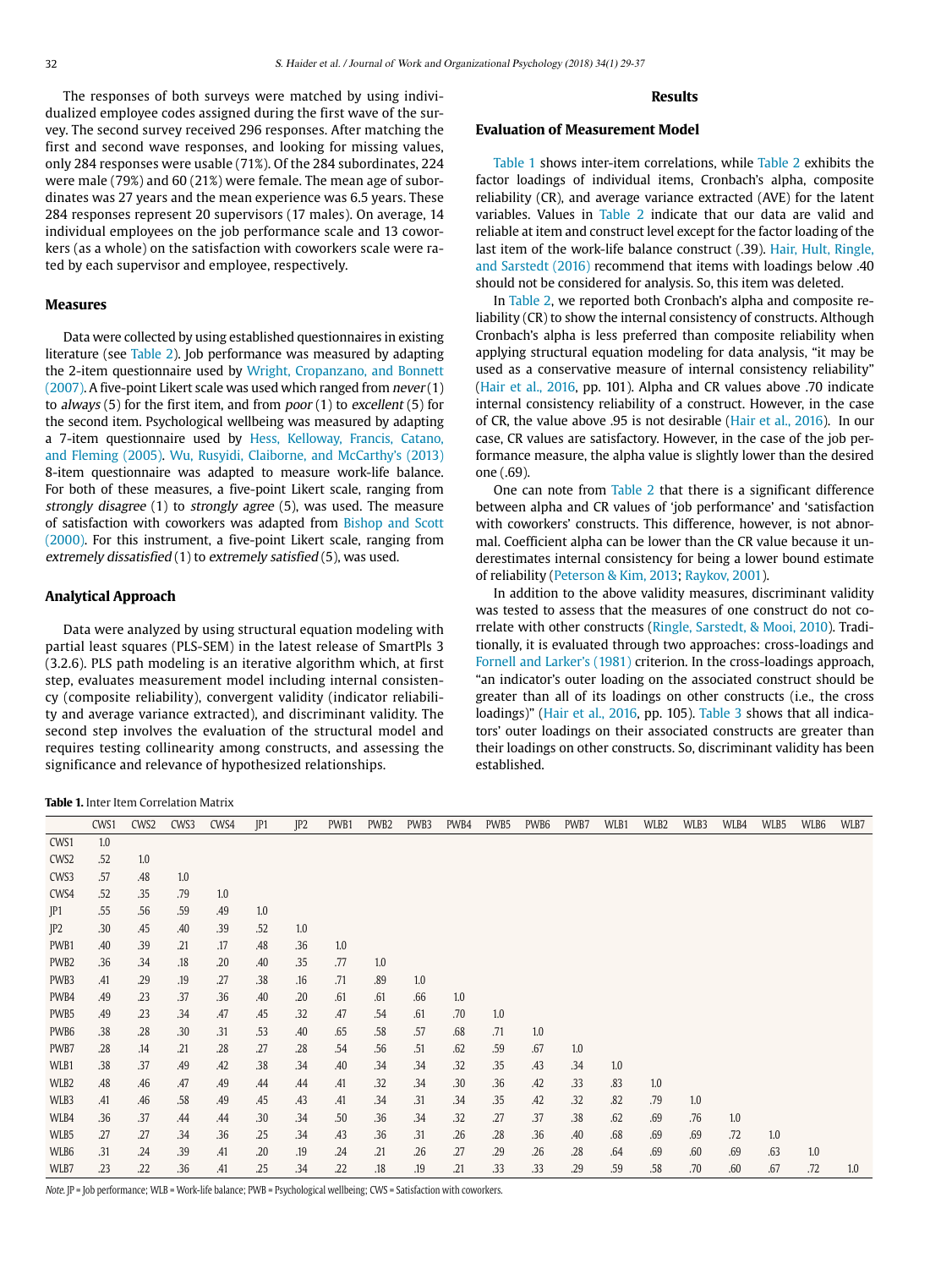#### **Table 2.** Evaluation of Measurement Model

| Construct                    | Item                                                                                                   | Indicator         | $\lambda^1$ | $A^2$ | CR <sup>3</sup> | AVE <sup>4</sup> |
|------------------------------|--------------------------------------------------------------------------------------------------------|-------------------|-------------|-------|-----------------|------------------|
|                              | There is a good fit between my personal life and work life                                             | WLB1              | .88         |       |                 |                  |
|                              | There is a good fit between my family life and work life                                               | WLB <sub>2</sub>  | .89         |       |                 |                  |
| Work-life Balance            | I receive support and recognition from family members                                                  | WLB3              | .91         |       |                 |                  |
| (WLB)                        | There is a good fit between my job and my personal health                                              | WLB4              | .85         | .93   | .94             | .73              |
|                              | I am able to do my job and not burnout                                                                 | WLB5              | .85         |       |                 |                  |
|                              | This job enables me to continue living where I live now                                                | WLB6              | .80         |       |                 |                  |
|                              | I have sufficient emotional energy for the job                                                         | WLB7              | .79         |       |                 |                  |
|                              | In the last six months, I have been feeling                                                            |                   |             |       |                 |                  |
|                              | motivated                                                                                              | PWB1              | .83         |       |                 |                  |
|                              | cheerful                                                                                               | PW <sub>B2</sub>  | .85         |       |                 |                  |
| Psychological Wellbeing      | enthusiastic                                                                                           | PWB <sub>3</sub>  | .85         |       | .93             |                  |
| (PWB)                        | lively                                                                                                 | PW <sub>B4</sub>  | .84         | .92   |                 | .68              |
|                              | joyful                                                                                                 | PWB <sub>5</sub>  | .80         |       |                 |                  |
|                              | in good spirit                                                                                         | PWB6              | .85         |       |                 |                  |
|                              | energetic                                                                                              | PWB7              | .77         |       |                 |                  |
|                              | To what extent this employee developed and maintained high performance goals over the past             | IP1               | .91         |       |                 |                  |
| Job Performance              | (one year) evaluation period.                                                                          |                   |             | .69   | .85             | .75              |
| $(\mathbb{P})$               | Overall, how would you rate this employee's performance over the past (one year) evaluation<br>period? | IP2               | .82         |       |                 |                  |
|                              | How satisfied are you with                                                                             |                   |             |       |                 |                  |
| Satisfaction with Coworkers. | how you get along with others on your team                                                             | CWS1              | .81         |       |                 |                  |
| (CWS)                        | how you and your teammates work together                                                               | CW <sub>S2</sub>  | .73         | .82   | .88             | .65              |
|                              | the opportunity to make friends with your teammates                                                    | CW <sub>S</sub> 3 | .87         |       |                 |                  |
|                              | the decisions made by you and your teammates                                                           | CWS4              | .81         |       |                 |                  |

Note. 1Factor loadings; 2Cronbach's alpha; 3CR = Composite reliability; 4AVE = Average variance.

#### **Table 3.** Cross Loadings

|                  | CWS | P   | <b>PWB</b> | <b>WLB</b> |
|------------------|-----|-----|------------|------------|
| CWS1             | .81 | .51 | .49        | .42        |
| CWS <sub>2</sub> | .73 | .51 | .33        | .41        |
| CWS3             | .87 | .58 | .32        | .52        |
| CWS4             | .81 | .51 | .35        | .51        |
| P1               | .68 | .91 | .51        | .39        |
| IP2              | .47 | .82 | .36        | .42        |
| PWB1             | .36 | .48 | .83        | .44        |
| PWB <sub>2</sub> | .33 | .43 | .85        | .36        |
| PWB3             | .36 | .33 | .85        | .35        |
| PWB4             | .45 | .36 | .84        | .34        |
| PWB5             | .47 | .45 | .80        | .37        |
| PWB6             | .39 | .54 | .85        | .44        |
| PWB7             | .28 | .31 | .77        | .39        |
| WLB1             | .51 | .41 | .44        | .88        |
| WLB2             | .59 | .49 | .43        | .89        |
| WLB3             | .60 | .51 | .43        | .91        |
| WLB4             | .49 | .36 | .44        | .85        |
| WLB5             | .38 | .33 | .41        | .85        |
| WLB6             | .41 | .22 | .31        | .80        |
| WLB7             | .37 | .33 | .31        | .79        |

Note. JP = Job performance; WLB = Work-life balance; PWB = Psychological wellbeing; CWS = Satisfaction with coworkers.

#### **Table 4.** Fornell and Larcker's (1981) Criterion

|            | <b>CWS</b>       | ID  | <b>PWB</b> | <b>WLB</b> |
|------------|------------------|-----|------------|------------|
| <b>CWS</b> | .81 <sup>1</sup> |     |            |            |
| ID         | .682             | .87 |            |            |
| <b>PWB</b> | .46              | .52 | .83        |            |
| <b>WLB</b> | .58              | .46 | .47        | .85        |

Note. <sup>1</sup>Square root of AVE (diagonal); <sup>2</sup>Off diagonal are Pearson correlations; IP = Job performance; WLB = Work-life balance; PWB = Psychological wellbeing; CWS = Satisfaction with coworkers.

In Fornell and Larcker (1981) criterion, the square root of each construct's average variance extracted (AVE) is compared with its bivariate correlations with all opposing constructs (Grégoire & Fisher, 2006). Discriminant validity exists if AVE square root for each construct is greater than the values of its bivariate correlations (Ringle et al., 2010). For example, Table 2 shows that the AVE value for the

work-life balance (WLB) construct is .73, and its square root is .85, which has been shown in Table 4. This value is greater than WLB's bivariate correlations with all opposing constructs and shows that discriminant validity has been established for the WLB construct.

**Table 5.** Heterotrait-Monotrait Ratio (HTMT)

|            | <b>CWS</b> | ID  | <b>PWB</b> | <b>WLB</b> |
|------------|------------|-----|------------|------------|
| <b>CWS</b> |            |     |            |            |
| JP         | .88        |     |            |            |
| <b>PWB</b> | .52        | .61 |            |            |
| <b>WLB</b> | .64        | .56 | .49        |            |

Note. JP = Job performance; WLB = Work-life balance; PWB = Psychological wellbeing; CWS = Satisfaction with coworkers.

However, these methods have been considered insufficiently sensitive to detect discriminant validity, and a more sensitive new criterion, named as Heterotrait-Monotrait Ratio of Correlations (HTMT), has been introduced in literature (Henseler, Ringle, & Sarstedt, 2015). So, we used this criterion for establishing discriminant validity between constructs. HTMT "is the average of the heterotraitheteromethod correlations (i.e., the correlations of indicators across constructs measuring different phenomena), relative to the average of the monotrait-heteromethod correlations (i.e., the correlations of indicators within the same construct)" (Henseler et al., 2015, pp. 121). HTMT, in fact, estimates the correlation between constructs. If two constructs' indicators have an HTMT value clearly smaller than 1, it shows that these constructs are different from each other because their true correlation is different from 1 (Henseler et al., 2015). Using a more conservative approach (considered as the strictest criterion), the HTMT value between two constructs must be lower than .85 (HTMT  $_{85}$ ).

Table 5 shows that all HTMT values between constructs are below .85, except for values between CWS and JP. However, in a more liberal criterion (HTMT $_{90}$ ), the HTMT value above .85 but below .90 is acceptable (Henseler et al., 2015). So, according to HTMT $_{\text{ss}}$  and  $HTMT_{.90}$  criteria, discriminant validity has been established.

#### **Evaluation of the Structural Model**

Before hypothesis testing, collinearity between each set of predictor variables must be checked (Hair et al., 2016)<sup>1</sup>. Variance inflation factor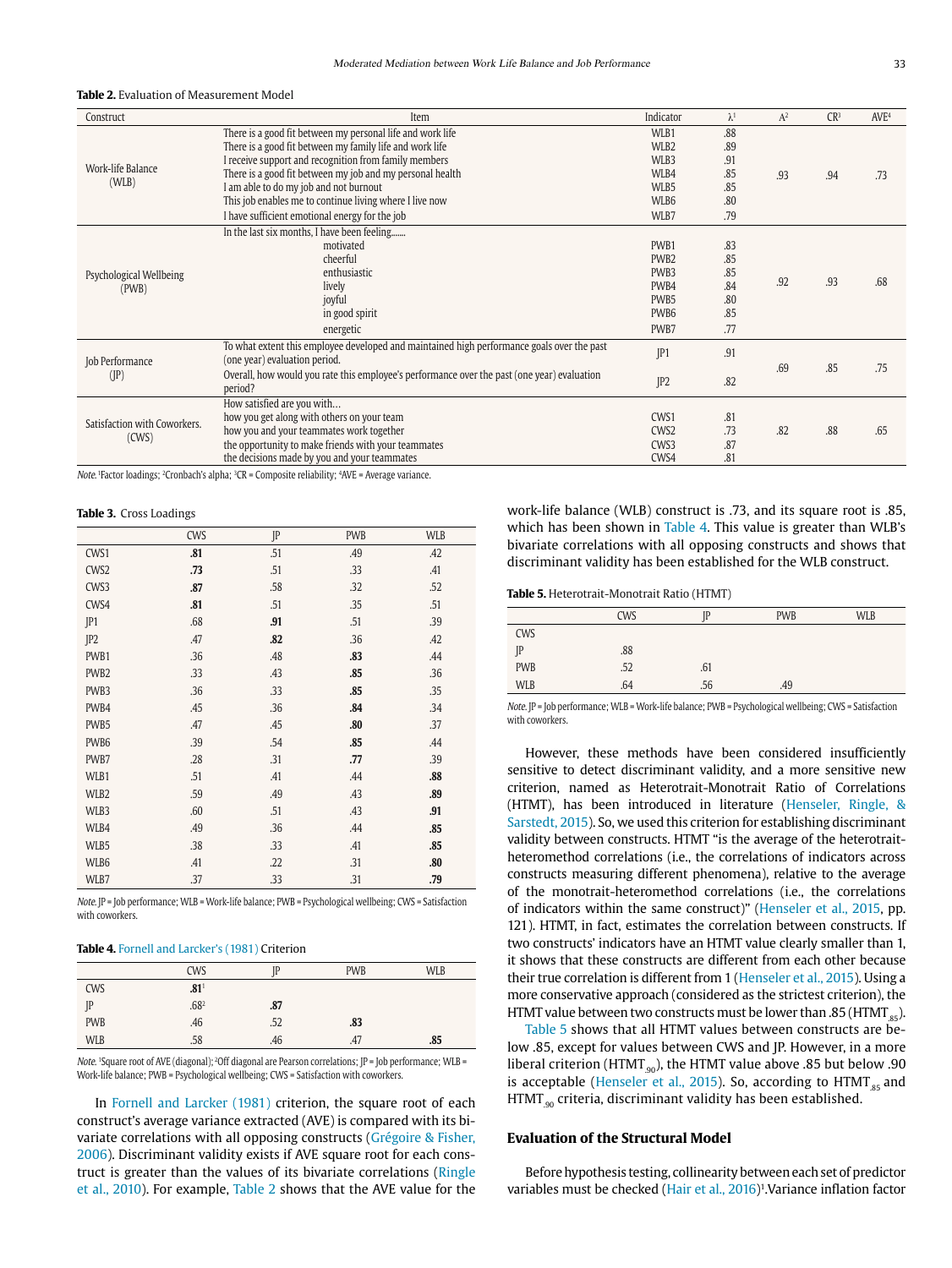(VIF) is frequently used for detecting collinearity. Its value should be 5 or lower. Below, equation 3 in our mediation analysis and equations 5 to 6 in the moderated mediation analysis involve more than one construct predicting a criterion variable, and require a collinearity test. The SmartPls results in Table 6 indicate that all VIF values are below 5, indicating the absence of collinearity among predictors.

| Table 6. Collinearity Assessment (Inner VIF Values) |  |  |
|-----------------------------------------------------|--|--|
|-----------------------------------------------------|--|--|

| Equation 3     |            |                 |            |      | Equation 6                     |      |  |
|----------------|------------|-----------------|------------|------|--------------------------------|------|--|
| (Criterion JP) |            | (Criterion: JP) |            |      | (Criterion: JP)                |      |  |
| VIF            | Predictor  | <b>VIF</b>      | Predictor  | VIF  | Predictor                      | VIF  |  |
| 1.29           | <b>WLB</b> | 1.51            | <b>WLB</b> | 1.50 | WLB                            | 1.95 |  |
| 1.31           | <b>CWS</b> | 1.74            | <b>CWS</b> | 1.49 | <b>CWS</b>                     | 1.69 |  |
|                | WLB*CWS    | 1.22            | WLB*CWS    | 1.08 | WLB*CWS                        | 1.57 |  |
|                |            |                 |            |      | <b>PWB</b>                     | 1.63 |  |
|                |            |                 |            |      | PWB*CWS                        | 1.37 |  |
|                |            |                 | Equation 4 |      | Equation 5<br>(Criterion: PWB) |      |  |

Note. JP = Job performance; WLB = Work-life balance; PWB = Psychological wellbeing; CWS = Satisfaction with coworkers; VIF = Variance inflation factor.

**Mediation test (hypothesis 1).** Based on Baron and Kenny (1986), Muller, Judd, and Yzerbyt (2005) suggested a three-step process for testing mediation effect. Each step involves a distinct regression equation. So, we performed multiple linear regression analyses to estimate the following equations (1 to 3), where,  $|P =$ Job performance, WLB = Work-life balance, and PWB = Psychological wellbeing.

(2)

| JP = β <sub>10</sub> + β <sub>11</sub> (WLB) + ε <sub>1</sub> |  |
|---------------------------------------------------------------|--|
|---------------------------------------------------------------|--|

| PWB = $β_{20} + β_{21}$ (WLB) + $ε_2$ |  |
|---------------------------------------|--|
|---------------------------------------|--|

JP = β<sub>30</sub> + β<sub>31</sub> (WLB) + β<sub>32</sub> (PWB) +  $ε_3$ (3)

Table 7 shows the summarized results of the estimated structural model from PLS-SEM analysis. Muller et al. (2005) suggested that a variable functions as mediator when it fulfills four conditions. The first condition is that in the absence of a potential mediator the relationship between independent and dependent variable must be significant (equation 1). The second condition is that the predictor (WLB) in equation 2 must significantly impact the mediator (PWB). The third condition is that in equation 3, controlling for the effect of the predictor (WLB), the mediator (PWB) must significantly influence the outcome variable (JP). Table 7 shows that our mediation model the above three conditions. In addition, the indirect effect through the mediating variable (the entire path from WLB to JP) must be significant after including a mediator in PLS path model. The bootstrapping of indirect path in SmarPls provided results about indirect effect (Table 7), and we found it significant (β = .18, t = 4.90,  $p < .01$ ). The fourth condition is that the previously significant path coefficient between the independent and dependent variables (WLB to JP) must significantly change its value (magnitude) in the presence of the mediator. Estimates of equation 3 in Table 7 indicate that, by including the mediator in the model, the value of path coefficient was reduced significantly, from .47 to .28. However, the significant relationship between WLB and JP in equation 1 ( $t$ -value = 9.95) remained significant in the presence of mediator in equation 3 (t-value: 4.61). The significance of WLB and JP relationship in both models (Equation 1 and 3), but a considerable reduction in the magnitude of path coefficient for this relationship in equation 3 suggests partial mediation (Baron & Kenny, 1986; Muller et al., 2005). In addition to this, variance accounted for (VAF) was calculated to assess the strength of mediation effect. Hair et al. (2016) suggested the calculation of VAF instead of applying a commonly used Sobel test because the distributional assumptions of Sobel test do not hold for indirect effect, and lacks statistical power. Calculating VAF is considered only if the indirect effect is significant. Table 6 shows that the indirect effect is significant in our mediation model. VAF determines the size of the indirect effect (.18) in relation to the total effect (direct effect + indirect effect, which is  $.28 + .18 = .46$ ): VAF = .18/.46 = .39. VAF between .20 and .80 indicates partial mediation (Hair et al., 2016), which is the case in our model.

|                                      |         |                              |         | Equation 3<br>(Criterion JP)                                         |          |  |  |
|--------------------------------------|---------|------------------------------|---------|----------------------------------------------------------------------|----------|--|--|
| Direct Effects                       |         |                              |         |                                                                      |          |  |  |
| β                                    | t-value | β                            | t-value | β                                                                    | t-value  |  |  |
| .47( $\beta_{11}$ )                  | 9.95"   | .47 $(\beta_{21})$           | 8.35"   | .28 $(\beta_{31})$                                                   | $4.61$ " |  |  |
|                                      |         |                              |         | .37 $(\beta_{32})$                                                   | 7.39"    |  |  |
|                                      |         |                              |         |                                                                      |          |  |  |
| <b>Indirect Path</b>                 |         |                              |         |                                                                      |          |  |  |
| $WLB \rightarrow PWB \rightarrow IP$ |         |                              |         | 4.90"                                                                |          |  |  |
|                                      |         | Equation 1<br>(Criterion JP) |         | Equation 2<br>(Criterion PWB)<br><b>Indirect Effects</b><br>β<br>.18 | t-value  |  |  |

Note. JP = Job performance; WLB = Work-life balance; PWB = Psychological wellbeing; CWS = Satisfaction with coworkers.  $\dddot{p}$  < .01.

**Moderated mediation test (hypothesis 2).** Muller et al. (2005) suggested a three-step process for testing moderated mediation. Each step involves a distinct regression equation. So, we performed multiple linear regression analyses to estimate the following three equations (4 to 6), where,  $IP =$  Job performance, WLB = Work-life balance, PWB = Psychological wellbeing, and CWS = Satisfaction with coworkers; \* shows the interaction or multiplication of two variables (i.e., interaction term for testing moderating effect).

| $JP = \beta_{40} + \beta_{41} (WLB) + \beta_{42} (CWS) + \beta_{43} (WLB*CWS) + \epsilon_4$ |  |
|---------------------------------------------------------------------------------------------|--|
|---------------------------------------------------------------------------------------------|--|

$$
PWB = \beta_{s0} + \beta_{s1} (WLB) + \beta_{s2} (CWS) + \beta_{s3} (WLB*CWS) + \epsilon_s
$$
 (5)

 $JP = \beta_{60} + \beta_{61} (WLB) + \beta_{62} (CWS) + \beta_{63} (WLB*CWS) + \beta_{64} (PWB) + \beta_{65} (PWB*CWS) + ε_{6} (6)$ 

Equation 4 estimates the moderating effect of satisfaction with coworkers on the relationship between work-life balance and job performance. We estimated this equation by using product-indicator (standardized) approach in PLS path model (Chin, Marcolin, & Newsted, 2003). In order to determine moderated mediation, the first condition is that  $\beta_{41}$  must be significant, while  $\beta_{43}$  is not (Muller et al., 2005). Table 8 shows that  $\beta_{41}$  is significant, while  $\beta_{43}$  is not.

**Table 8.** PLS Regression Results for the Moderated Mediation Model

|                                            | Equation 4<br>(Criterion JP) |                    | Equation 5<br>(Criterion PWB) |         | Equation 6<br>(Criterion JP) |                  |
|--------------------------------------------|------------------------------|--------------------|-------------------------------|---------|------------------------------|------------------|
| Direct Effects                             |                              |                    |                               |         |                              |                  |
| Predictors                                 | β                            | t-value            | β                             | t-value | $\beta$                      | t-value          |
| <b>WLB</b>                                 | .14 $(\beta_n)$              | $2.16^{\circ}$     | .35 $(\beta_{51})$            | 5.8"    | .06 $(\beta_{51})$           | $0.84$ ns        |
| <b>CWS</b>                                 | .65 $(\beta_{42})$           | 11.28"             | .33 $(\beta_{52})$            | 5.13"   | .58 $(\beta_{c_2})$          | 9.89"            |
| WLB*CWS                                    | .07 $(\beta_{43})$           | 0.97 <sup>NS</sup> | .26 $(\beta_{53})$            | 4.49"   | .11 $(\beta_{53})$           | $2.32^{\degree}$ |
| <b>PWB</b>                                 |                              |                    |                               |         | .21 $(\beta_{64})$           | 3.97"            |
| PWB*CWS                                    |                              |                    |                               |         | .002 $(\beta_{65})$          | $0.04^{ns}$      |
| <b>Indirect Effects</b>                    |                              |                    |                               |         |                              |                  |
| <b>Indirect Paths</b>                      |                              |                    | β                             |         | t-value                      |                  |
| $(WLB*CWS) \rightarrow PWB \rightarrow IP$ |                              |                    | .01                           |         | 1.97                         |                  |
| $WLB \rightarrow PWB \rightarrow IP$       |                              |                    | .07                           |         | 2.73"                        |                  |
| $CWS \rightarrow PWB \rightarrow IP$       |                              |                    | .07                           |         | $3.24$ "                     |                  |

Note.  $ns$  = Non-significant;  $|P|$  = Job performance; WLB = Work-life balance; PWB = Psychological wellbeing; CWS = Satisfaction with coworkers.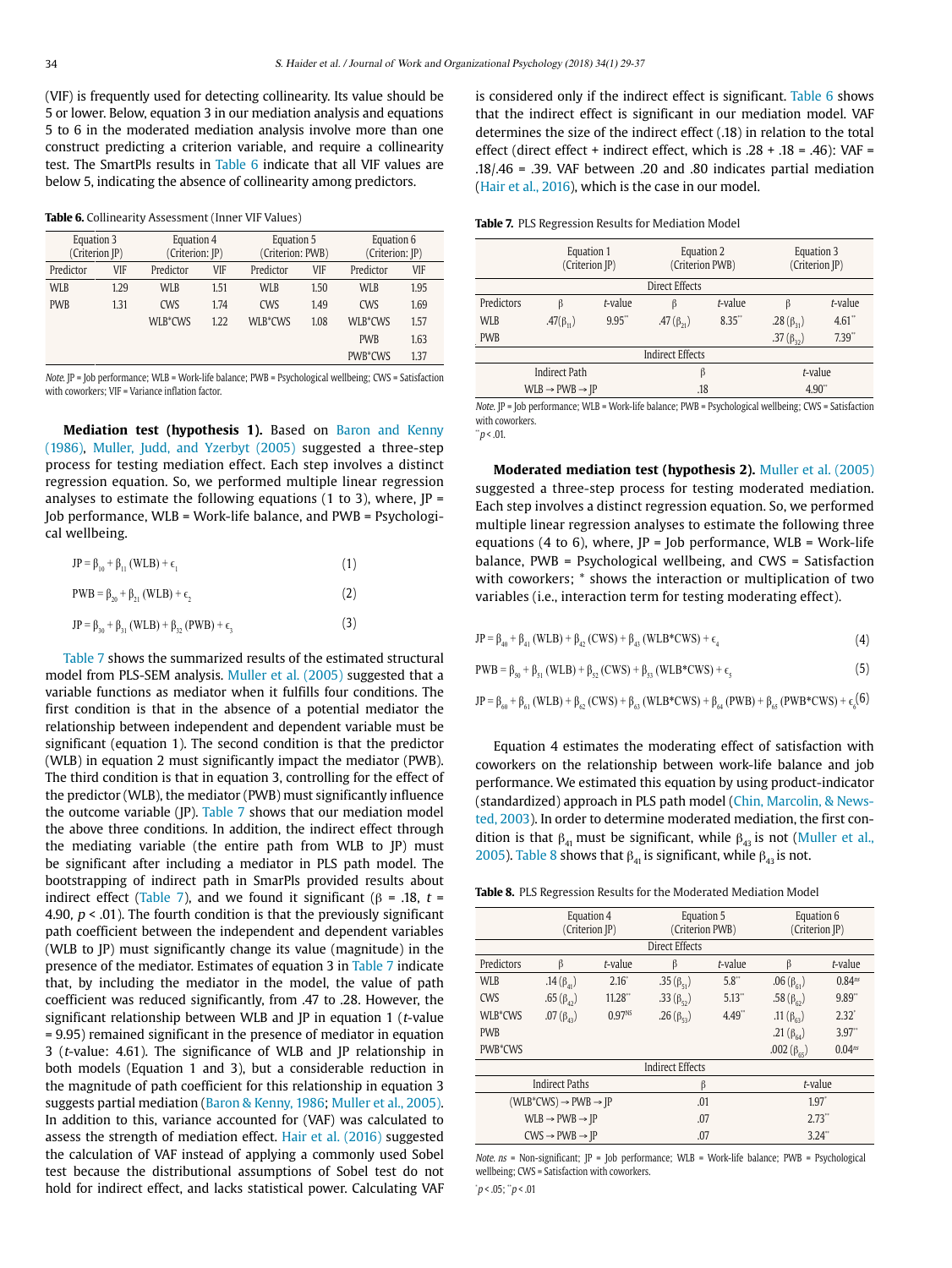In order to determine the moderated mediation, beta coefficients of equations 5 and 6 are examined. Muller et al. (2005) suggested that either (or both) of following two patterns should exist: either both  $\beta_{53}$ and  $\beta_{64}$  are significant or both  $\beta_{51}$  and  $\beta_{65}$  are significant, in equations 5 and 6. Table 8 shows that our  $\beta_{53}$  and  $\beta_{64}$  are significant, while only  $\beta_{51}$ is significant in case of  $\beta_{51}$  and  $\beta_{65}$ .

Once either or both of these conditions are satisfied, determining moderated mediation requires that the moderating effect of residual WLB on JP, i.e.,  $\beta_{63}$ , be significant. Table 8 shows that our  $\beta_{63}$  is significant.

The results indicate that a moderated mediation pattern exists in our model, supporting our hypothesis 2, i.e., employee satisfaction with coworkers enhances employee job performance by reinforcing the effect of work-life balance on psychological wellbeing.

# **Discussion**

This research was initiated by recognizing the need for clarifying why and how work-life balance affects employee job performance. Based on the affective events theory, we developed the idea that work-life balance enhances employee's job performance by positively influencing her or his psychological wellbeing. Furthermore, by taking insights from Ryff's (1989) theory of psychological wellbeing, the person-environment fit theory, the evolutionary mismatch theory in biology, and the matching theory in economics/mathematics, we developed a theoretical idea that greater satisfaction with coworkers increases employee job performance by strengthening the effect of work-life balance on psychological wellbeing.

The main conclusions of this research are that psychological wellbeing mediates the relationship between work-life balance and employee job performance, and this mediation process is moderated by satisfaction with coworkers. The findings of this research suggest that psychological wellbeing and satisfaction with coworkers are key variables in enhancing researchers' understanding about how and why work-life balance is most likely to increase employee job performance.

### **Theoretical Implications**

This research contributes to the existing theory by explaining why and how a greater work-life balance leads to greater employee performance. Prior research has examined the relationship between work-life balance and psychological wellbeing, and also between psychological wellbeing and job performance. But an analysis of how psychological wellbeing explains the underlying relationship between work-life balance and job performance has been neglected. The findings of this research indicate that psychological wellbeing is an important mediator of the effect of work-life balance on job performance, and that the mediating process would depend on employees' satisfaction with coworkers. It is important because the process of advancement in theory requires researchers to integrate moderators in the mediating processes (Karazsia, Berlin, Armstrong, Janicke, & Darling, 2013).

The results of our hypothesis 1 indicate that the relationship between work-life balance and job performance is well explained through mediating processes, rather than a direct relationship. This finding is consistent with previous primary and meta-analytical studies. For example, in his research based on data from 293 Korean workers, Kim (2014) found that the relationship between work-life balance and job performance was explained by affective commitment. Similar findings have been found with respect to workfamily conflict rather than work-life balance. Based on data collected from 110 full-time frontline hotel employees and their managers, Karatepe (2012) found that emotional exhaustion fully mediates the relationship between work-family conflict and job performance. Judge, Thoresen, Bono, and Patton's (2001) meta-analysis suggests that 'psychological processes' play an important role in explaining a

person's job performance. Implicit in our mediation hypothesis is the assumption that psychological wellbeing predicts job performance. Our results show that work-life balance increases employee job performance by strengthening their psychological processes such as psychological wellbeing.

Empirical results from our hypothesis 2 explain how the interaction effect of work-life balance and satisfaction with coworkers on employee job performance is explained (mediated) by psychological wellbeing. Satisfaction with coworkers enhances job performance because it positively influences employees' psychological wellbeing. Our findings suggest that employees with greater work-life balance perform better when their psychological wellbeing is reinforced by their satisfaction with coworkers. Insights from Kristof-Brown et al.'s (2005) meta-analysis suggest that satisfaction with coworkers enhances employee job performance by strengthening the psychological processes of person-group fit. Previous primary studies also indicate that satisfaction with coworkers enhances a person's psychological meaningfulness and commitment at work and, consequently, job performance (Bishop & Scott, 2000; May, Gilson, & Harter, 2004). Avery et al.' (2007) study also suggests that greater satisfaction with coworkers provides employees with psychological conditions favorable to job engagement and performance.

Based on employer-employee data from the Workplace Employment Relations Survey 2011, a recent research by UK's department of business innovation and skills (Bryson, Forth, & Stokes, 2015) has emphasized that a worker's positive interpersonal relationships with coworkers enhance their subjective wellbeing, which tends to improve employee performance. Thence, increasing satisfaction with coworkers enlarges employee's wellbeing derived from other organizational variables such as work-life balance, and consequently greater job performance is obtained.

This study found that the interaction of psychological wellbeing and satisfaction with coworkers had a small and nonsignificant effect on employee job performance. It suggests that the same phenomena which enhance psychological wellbeing are less likely to strengthen its effect on job performance unless other interventions (for example, improving employee skills, his or her sense of responsibility, etc.) are introduced as interacting variables. So, this research opens up a new avenue of theoretically investigating and empirically testing the variables which moderate the effect of psychological wellbeing on job performance.

# **Practical Implications**

Organizational leaders must realize that improving work-life balance enhances job performance by increasing employee's psychological wellbeing. However, introducing work-life balance practices may also bring costs. So, the cost-effectiveness of such programs and their long-term impact on employee and organizational performance must be analyzed.

Satisfaction with coworkers causes an obvious increase in employee's psychological wellbeing when it interacts with work-life balance. This finding suggests that costly work-life balance practices may turn useless if managers are unable to create positive coworker interactions through a culture of respect, fairness, and trust. So, if organizations want to obtain performance benefits of work-life balance practices, their leaders must invest time and energy in building a culture of support, derived not only from leaders but also from coworkers. Moreover, organizations focused on obtaining greater employee performance by improving their psychological wellbeing should recognize that wellbeing benefits of work-life balance are contingent upon employees' satisfaction with coworkers. In other words, the impact of work-life balance on psychological wellbeing will flourish in an environment of satisfaction with coworkers, and a better person-organization fit can be obtained.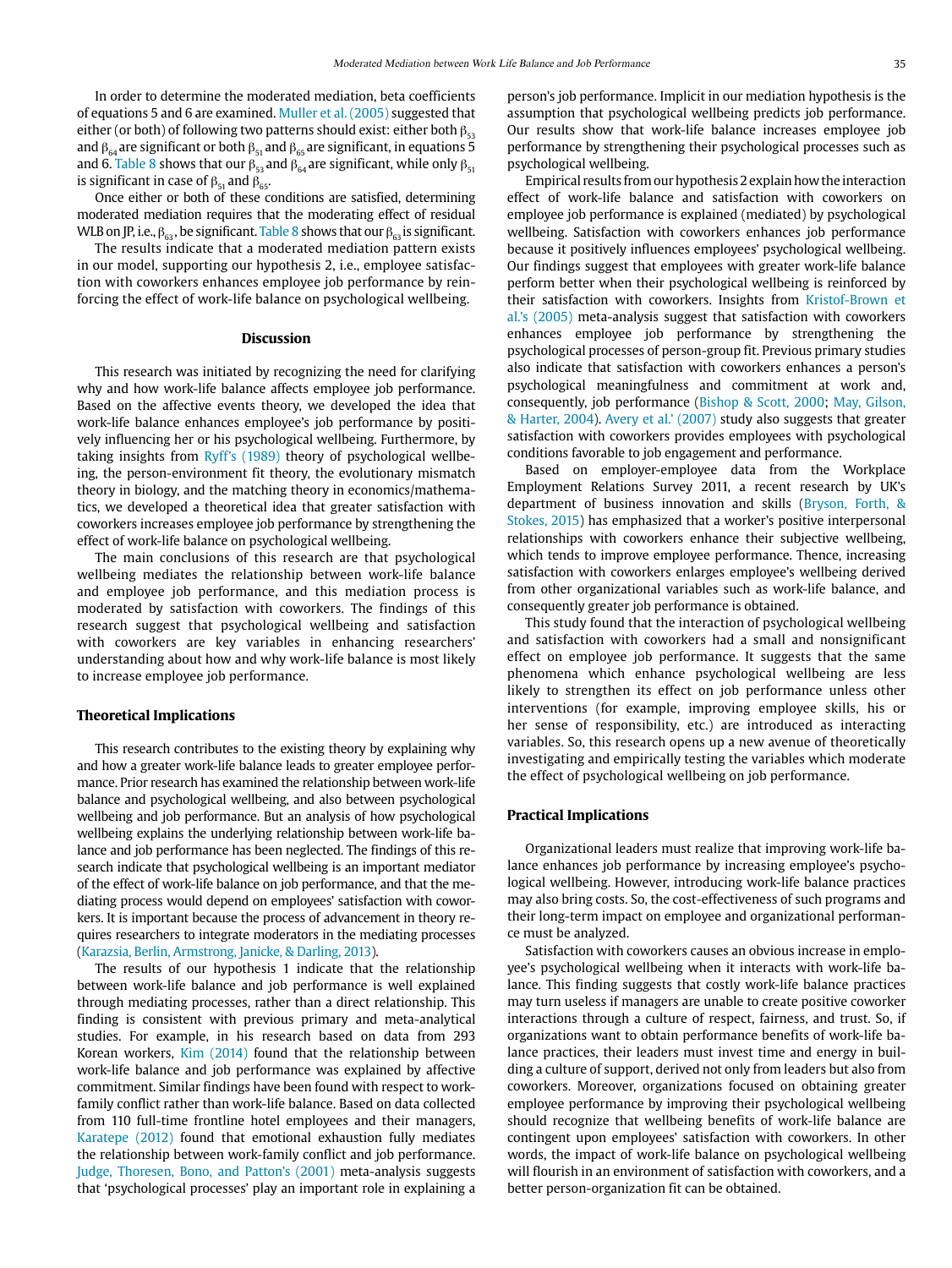# **Limitations and Future Research**

As every research, this study also has some limitations. First, our sample was from the banking sector, and this context may be idiosyncratic enough to restrict the external viability of our results. Second, supervisors' rating of more than one employee might have created systematic variance into the ratings of job performance. Third, we did not correct the job performance measure for interrater reliability. Although some researchers, such as Murphy and DeShon (2000), argue against practicing interrater reliability (on the grounds that interrater disagreement may be due to rater effect rather than random error), most researchers suggest considering this issue (Judge et al., 2001). Given the low value of Cronbach alpha (.69), and the measurement of job performance with only two items, the interrater reliability can be expected to have a value lower than the average levels (.52) reported in previous meta analytical work (Salgado & Moscoso, 1996; Viswesvaran, Ones, & Schmidt, 1996). Based on the insights from Salgado and Moscoso (1996) and Viswesvaran et al. (1996), we recommend future researchers to use composites with five or more items to overcome the issue of interrater reliability.

Contrary to previous research, this study found a significantly high correlation between satisfaction with coworker and job performance (.68, Table 4). Although the purpose was not to test direct relationship between these two variables, a high correlation calls for attention. Satisfaction with coworkers is a facet of employee job satisfaction. Previous meta-analytical work has reported a mean true correlation of .30 between job satisfaction and job performance (Judge et al., 2001). However, in Judge et al's (2001) meta-analysis, this correlation was above .57 in 10% of the studies, and among these 10% studies many had the correlation coefficient above .68. Vroom's (1964) meta-analysis also found correlations higher than .68. In Petty, McGee, and Cavender's (1984) meta-analysis, the weighted mean correlation between satisfaction with coworker and job performance for one study was .57. Given that high correlations exist in previous research and vary across contexts, an examination of the strengths or weaknesses of contextual/situational factors could have explained the size of this correlation (Bowling, Khazon, Meyer, & Burrus, 2015; Kaplan, Bradley, Luchman, & Haynes, 2009). We recommend future researchers to consider also the situational strengths and weaknesses for understanding true correlations among study variables.

While theory and evidence support our conceptual model, we cannot ignore other possible illustration of our results. For instance, employees who perform better may be more likely to receive greater work-life balance from their organization. One recommendation for future scholars is to establish and examine a more comprehensive characterization of the viable antecedents of employee job performance and psychological wellbeing, and to also discover the level of mutual cause-effect relationships.

Despite its limitations, we believe that our study considerably contributes to the existing body of knowledge as it developed a moderated mediation model for answering the question of why work-life balance affects employee job performance and how satisfaction with coworkers is contingent upon it by enhancing employee's psychological wellbeing.

# **Conflict of Interest**

The authors of this article declare no conflict of interest.

#### **Note**

1PLS-SEM also requires collinearity test at item level in formative measurement models. However, in case of reflective measurement model, collinearity test is not required (see Hair et al., 2014). As we used reflective measurement model, the collinearity test was performed only at construct level.

### **References**

- Avery, D. R., McKay, P. F., & Wilson, D. C. (2007). Engaging the aging workforce: the relationship between perceived age similarity, satisfaction with coworkers, and employee engagement. Journal of Applied Psychology, 92, 1542-1556. [https://doi.org/10.1037/0021-](http://dx.doi.org/10.1037/0021-9010.92.6.1542) [9010.92.6.1542](http://dx.doi.org/10.1037/0021-9010.92.6.1542)
- Baron, R. M., & Kenny, D. A. (1986). The moderator–mediator variable distinction in social psychological research: Conceptual, strategic, and statistical considerations. Journal of Personality and Social Psychology, 51, 1173-1182. [https://doi.org/10.1037/0022-3514.51.6.1173](http://dx.doi.org/10.1037/0022-3514.51.6.1173)
- Bhagat, R. S., McQuaid, S. J., Lindholm, H., & Segovis, J. (1985). Total life stress: A multimethod validation of the construct and its effects on organizationally valued outcomes and withdrawal behaviors. Journal of Applied Psychology, 70, 202-214. [https://doi.org/10.1037/0021-](http://dx.doi.org/10.1037/0021-9010.70.1.202) [9010.70.1.202](http://dx.doi.org/10.1037/0021-9010.70.1.202)
- Biggio, G., & Cortese, C. G. (2013). Well-being in the workplace through interaction between individual characteristics and organizational context. International Journal of Qualitative Studies on Health and Well-Being, 8, 1-13. [https://doi.org/10.3402/qhw.v8i0.19823](http://dx.doi.org/10.3402/qhw.v8i0.19823)
- Bishop, J. W., & Scott, D. (2000). An examination of organizational and team commitment in a self-directed team environment. Journal of Applied Psychology, 85, 439-450. [https://doi.org/10.1037/0021-9010.85.3.439](http://dx.doi.org/10.1037/0021-9010.85.3.439)
- Bormann, K. C., & Rowold, J. (2016). Ethical leadership's potential and boundaries in organizational change: A moderated mediation model of employee silence. German Journal of Human Resource Management, 30, 225-245. https://doi.org/10.1177/2397002216649855
- Bowling, N. A., Khazon, S., Meyer, R. D., & Burrus, C. J. (2015). Situational strength as a moderator of the relationship between job satisfaction and job performance: A meta-analytic examination. Journal of Business and Psychology, 30, 89-104. https://doi.org/10.1007/s10869-013-9340-7
- Bryson, A., Forth, J., & Stokes, L. (2014). Does worker wellbeing affect workplace performance? Department for Business, Innovation & Skills. UK Government.
- Chin, W. W., Marcolin, B. L., & Newsted, P. R. (2003). A partial least squares latent variable modeling approach for measuring interaction effects: Results from a Monte Carlo simulation study and an electronic-mail emotion/adoption study. Information Systems Research, 14, 189-217. [https://doi.org/10.1287/isre.14.2.189.16018](http://dx.doi.org/10.1287/isre.14.2.189.16018)
- Conversano, C., Rotondo, A., Lensi, E., Della Vista, O., Arpone, F., & Reda, M. A. (2010). Optimism and its impact on mental and physical wellbeing. Clinical Practice & Epidemiology in Mental Health, 6, 25-29. [ht](http://dx.doi.org/10.2174/17450179010060100025)[tps://doi.org/10.2174/17450179010060100025](http://dx.doi.org/10.2174/17450179010060100025)
- Edwards, J. A., & Billsberry, J. (2010). Testing a multidimensional theory of person-environment fit. Journal of Managerial Issues, 22, 476-493. https://doi/org/10.2307/25822526
- Edwards, J. R., Caplan, R. D., & van Harrison, R. (1998). Person-environment fit theory: Conceptual Foundations, empirical evidence, and directions for future research. In C. L. Cooper (Ed), Theories of Organisational Stress (pp. 28-67). Oxford, UK: Oxford University Press.
- Edwards, J. R., & Rothbard, N. P. (1999). Work and family stress and well- -being: An examination of person-environment fit in the work and family domains. Organizational Behavior and Human Decision Processes, 77, 85-129. [https://doi.org/10.1006/obhd.1998.2813](http://dx.doi.org/10.1006/obhd.1998.2813)
- Fapohunda, T. M. (2014). An exploration of the effects of work-life balance on productivity. Journal of Human Resources Management and Labor Studies, 2, 71-89.
- Fornell, C., & Larcker, D. F. (1981). Evaluating structural equation models with unobservable variables and measurement error. Journal of Marketing Research, 18, 39-50. [https://doi.org/10.2307/3151312](http://dx.doi.org/10.2307/3151312)
- Fredickson, B. L. (2001). The role of positive emotions in positive psychology. American Psychologist, 56, 218-226. [https://doi.org/10.1037/](http://dx.doi.org/10.1037/0003-066X.56.3.218) [0003-066X.56.3.218](http://dx.doi.org/10.1037/0003-066X.56.3.218)
- Gale, D., & Shapley, L. S. (1962). College admissions and the stability of marriage. The American Mathematical Monthly, 69, 9-15. [https://doi.](http://dx.doi.org/10.2307/2312726) [org/10.2307/2312726](http://dx.doi.org/10.2307/2312726)
- Greenhaus, J. H., & Powell, G. N. (2006). When work and family are allies: A theory of work-family enrichment. Academy of Management Review, 31, 72-92. https://doi.org/10.5465/AMR.2006.193796
- Grégoire, Y. & Fisher, R.J. (2006). The effects of relationship quality on customer retaliation. Marketing Letters, 17, 31-46. [https://doi.org/10.1007/](https://doi.org/10.1007/s11002-006-3796-4) s11002-006-3796-4
- Hackman, J. R. (1986). The psychology of self-management in organizations. In: M. S. Pallak & R. Perloff (Eds), Psychology and Work: Productivity, Change, and Employment. Washington DC: American Psychological Association. [https://doi.org/10.1037/10055-003](http://dx.doi.org/10.1037/10055-003)
- Hackman, J. R., & Oldham, G. R. (1976). Motivation through the design of work: Test of a theory. Organizational Behavior and Human Performance, 16, 250-279. [https://doi.org/10.1016/0030-5073\(76\)90016-7](http://dx.doi.org/10.1016/0030-5073(76)90016-7)
- Haider, S., Fernandez-Ortiz, A., & de Pablos Heredero, C. (2017). Organizational citizenship behavior and implementation of evidence-based practice: Moderating role of senior management's support. Health Systems, 6, 226-241. [https://doi.org/10.1057/s41306-017-0026-7](http://dx.doi.org/10.1057/s41306-017-0026-7)
- Hair Jr, J. F., Hult, G. T. M., Ringle, C., & Sarstedt, M. (2016). A Primer on Partial Least Squares Structural Equation Modeling (PLS-SEM). London, UK: Sage Publications.